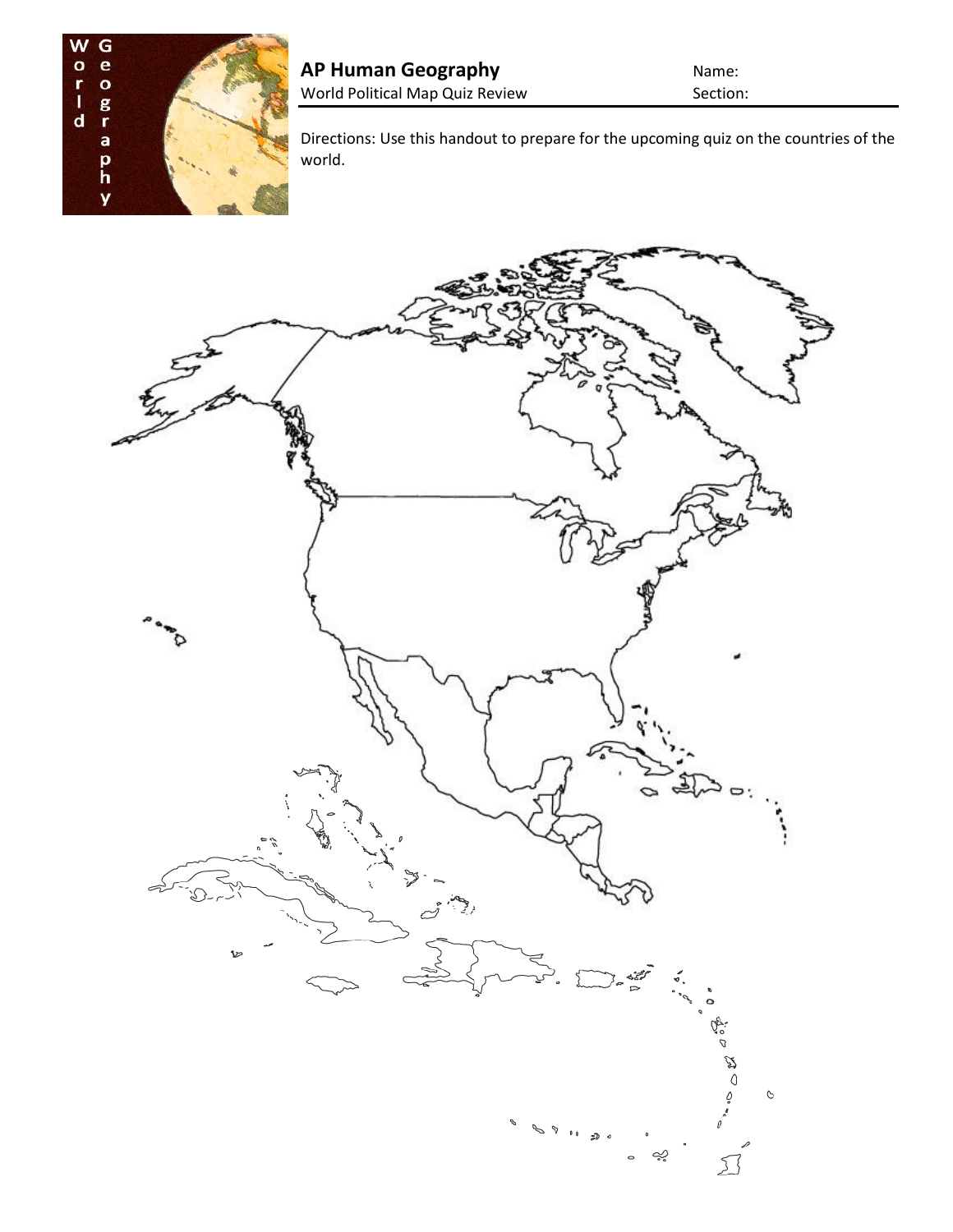Antigua and Barbuda Bahamas Barbados Belize Canada Costa Rica Cuba Dominica Dominican Republic El Salvador Grenada Guatemala Haiti **Honduras** Jamaica Mexico Nicaragua Panama St. Kitts and Nevis St. Lucia St. Vincent and The Grenadines Trinidad and Tobago USA (United States of America)

#### **North American Countries States of the United States** States of the United States

Alabama Alaska Arizona Arkansas California Colorado Connecticut Delaware Florida Georgia Hawaii Idaho Illinois Indiana lowa Kansas Kentucky Louisiana Maine Maryland Massachusetts Michigan Minnesota Mississippi Missouri

Montana Nebraska Nevada New Hampshire New Jersey New Mexico New York North Carolina North Dakota Ohio Oklahoma Oregon Pennsylvania Rhode Island South Carolina South Dakota Tennessee Texas Utah Vermont Virginia Washington West Virginia Wisconsin Wyoming

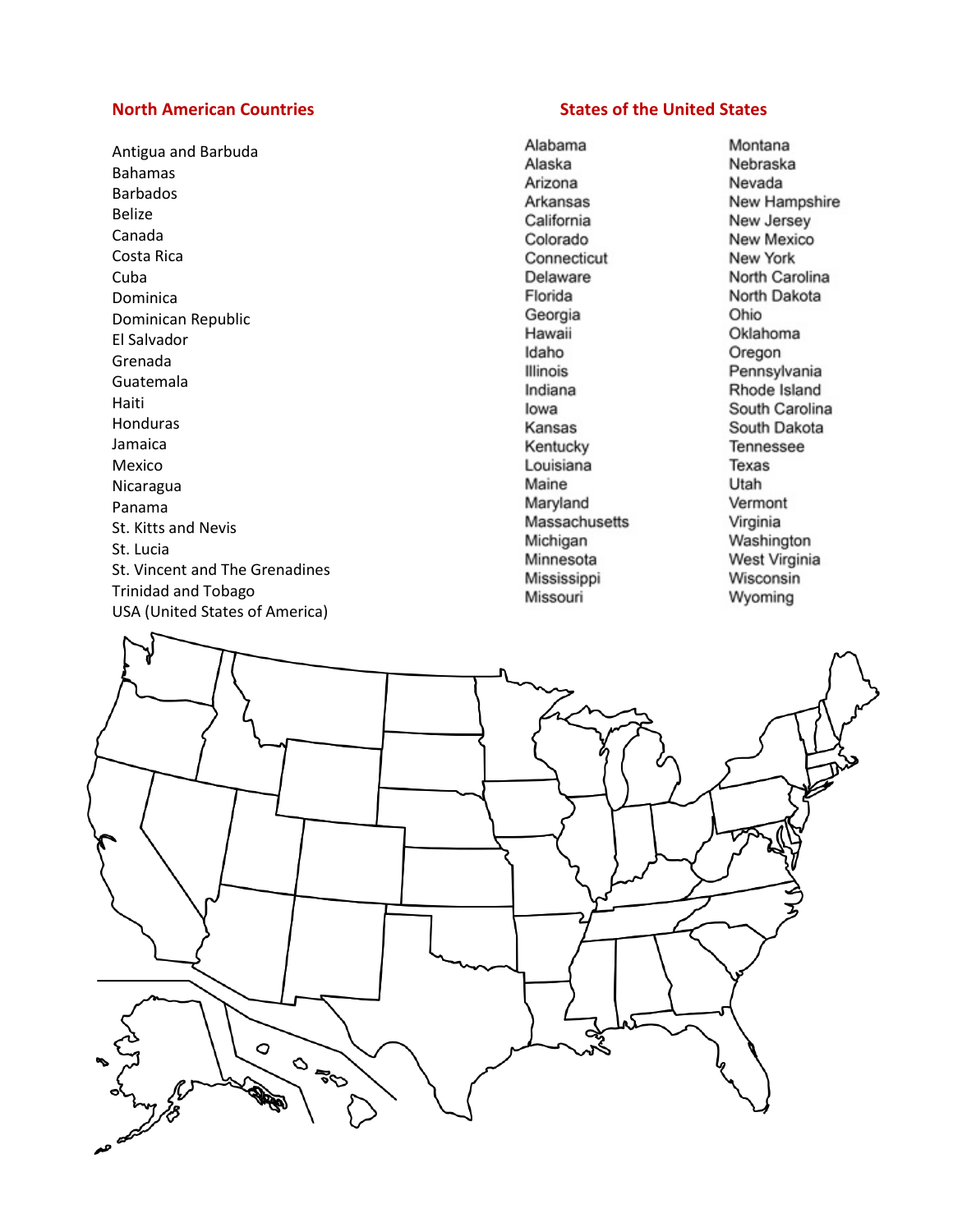

# **South America Country List**

| Argentina      | Paraguay               |
|----------------|------------------------|
| <b>Bolivia</b> | Peru                   |
| <b>Brazil</b>  | Suriname               |
| Chile          | Uruguay                |
| Colombia       | Venezuela              |
| Ecuador        | French Guiana (France) |
| Guyana         |                        |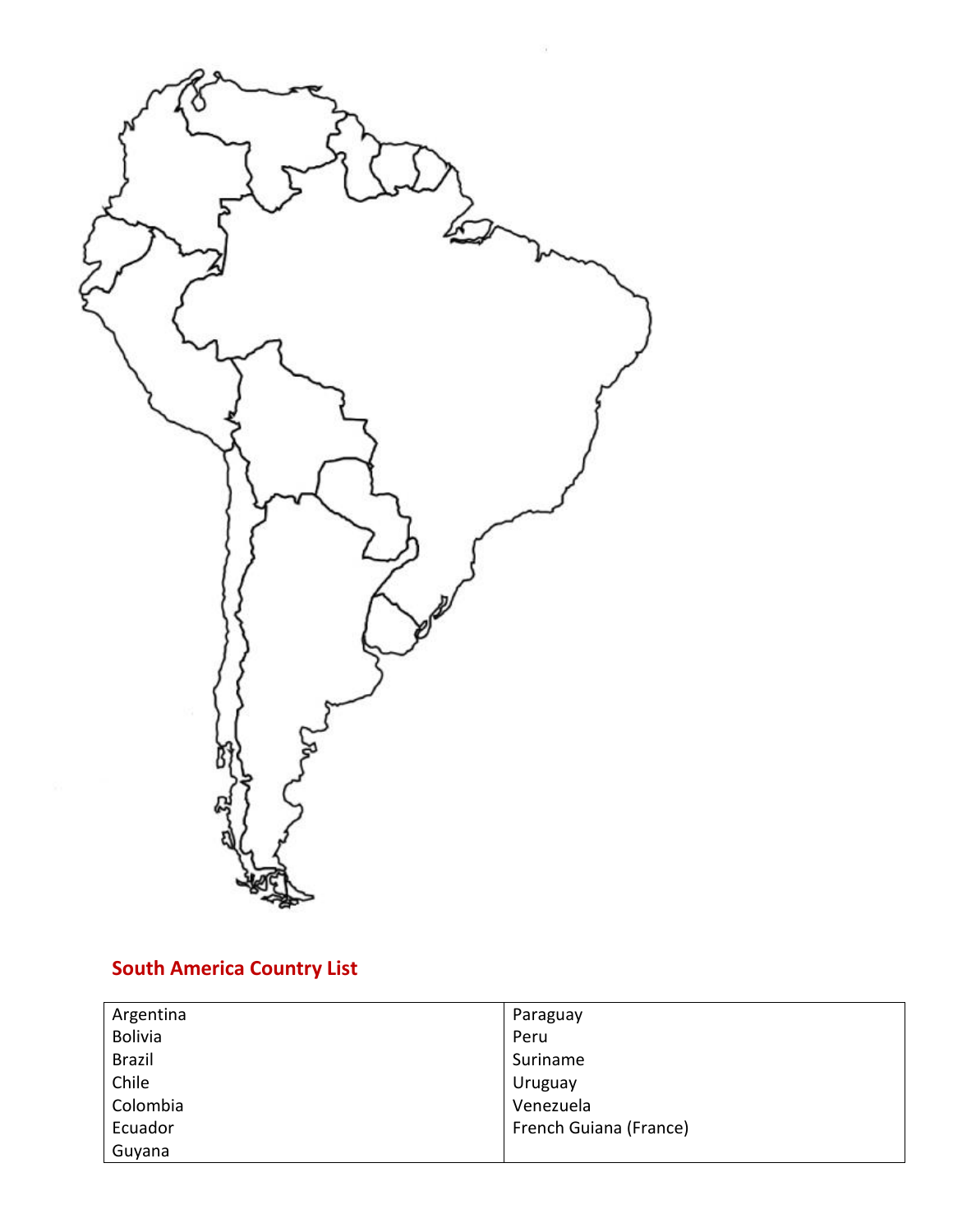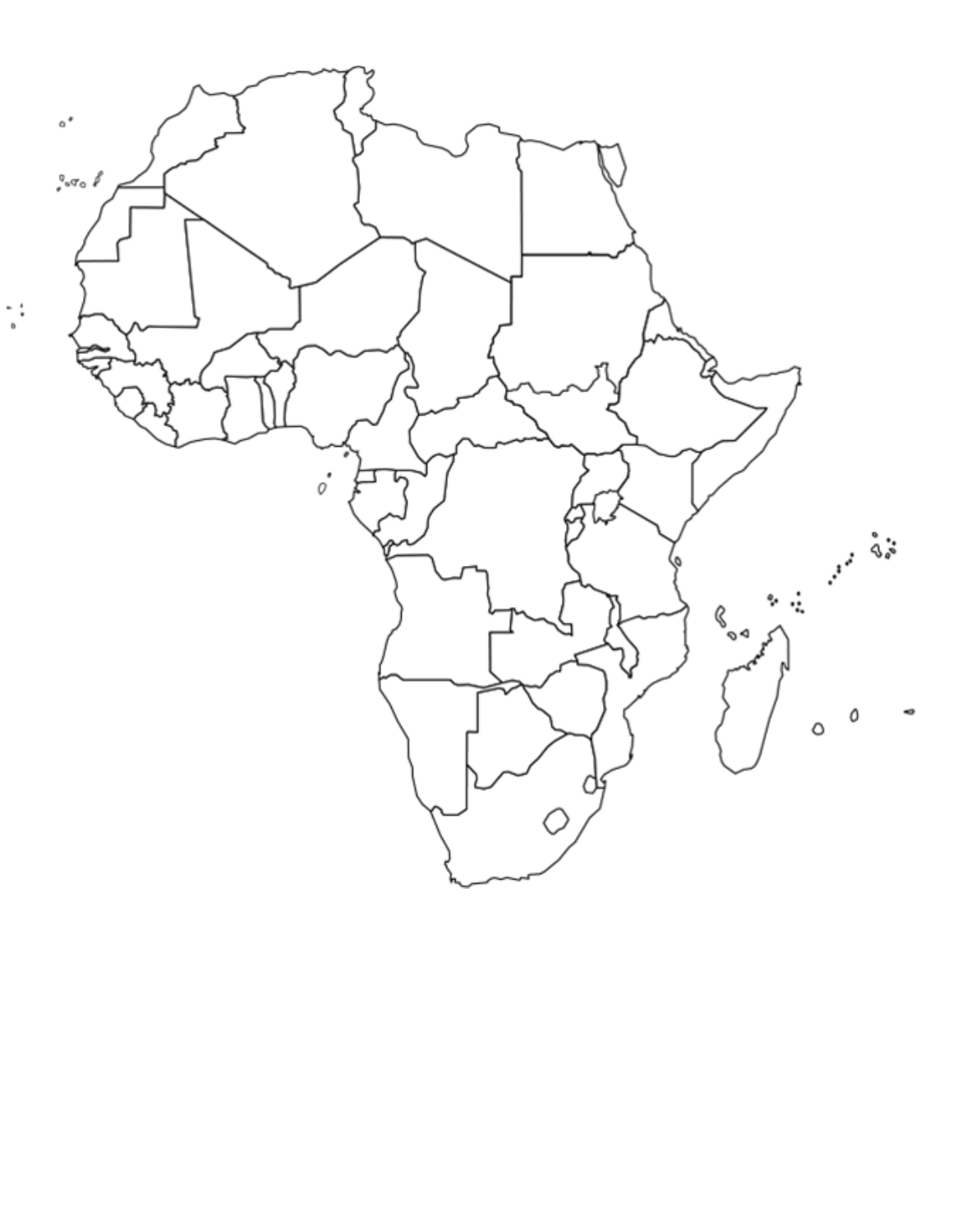# **African Country List**

| Algeria                           | Libya                 |
|-----------------------------------|-----------------------|
| Angola                            | Madagascar            |
| <b>Benin</b>                      | Malawi                |
| Botswana                          | Mali                  |
| <b>Burkina Faso</b>               | Mauritania            |
| <b>Burundi</b>                    | <b>Mauritius</b>      |
| Cape Verde                        | Morocco               |
| Cameroon                          | Mozambique            |
| Central African Republic          | Namibia               |
| Chad                              | Niger                 |
| Comoros                           | Nigeria               |
| Congo, Republic of the            | Rwanda                |
| Congo, Democratic Republic of the | Sao Tome and Principe |
| Cote d'Ivoire                     | Senegal               |
| Djibouti                          | Seychelles            |
| Egypt                             | Sierra Leone          |
| <b>Equatorial Guinea</b>          | Somalia               |
| Eritrea                           | South Africa          |
| Ethiopia                          | South Sudan           |
| Gabon                             | Sudan                 |
| Gambia                            | Swaziland             |
| Ghana                             | Tanzania              |
| Guinea                            | Togo                  |
| Guinea-Bissau                     | Tunisia               |
| Kenya                             | Uganda                |
| Lesotho                           | Zambia                |
| Liberia                           | Zimbabwe              |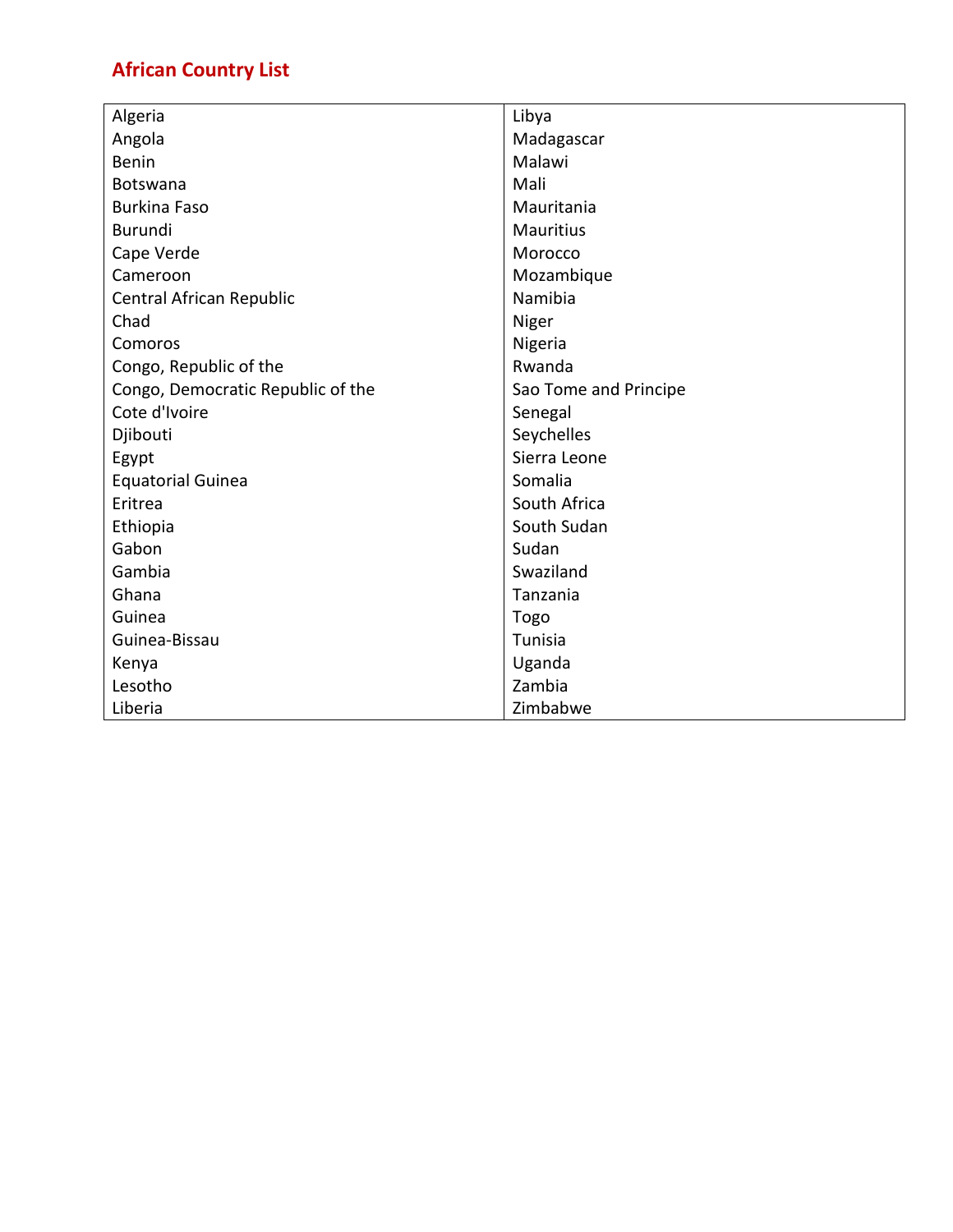

- [Albania](http://geography.about.com/library/maps/blalbania.htm)
- [Andorra](http://geography.about.com/library/maps/blandorra.htm)
- [Austria](http://geography.about.com/library/maps/blaustria.htm)
- [Belarus](http://geography.about.com/library/maps/blbelarus.htm)
- [Belgium](http://geography.about.com/library/maps/blbelgium.htm)
- [Bosnia and Herzegovina](http://geography.about.com/library/maps/blbosnia.htm)
- [Bulgaria](http://geography.about.com/library/maps/blbulgaria.htm)
- [Croatia](http://geography.about.com/library/maps/blcroatia.htm)
- [Cyprus](http://geography.about.com/library/maps/blcyprus.htm)
- [Czech Republic](http://geography.about.com/library/maps/blczech.htm)
- [Denmark](http://geography.about.com/library/maps/bldenmark.htm)
- [Estonia](http://geography.about.com/library/maps/blestonia.htm)
- [Finland](http://geography.about.com/library/maps/blfinland.htm)
- [France](http://geography.about.com/library/maps/blfrance.htm)
- [Germany](http://geography.about.com/library/maps/blgermany.htm)
- [Greece](http://geography.about.com/library/maps/blgreece.htm)
- [Hungary](http://geography.about.com/library/maps/blhungary.htm)
- [Iceland](http://geography.about.com/library/maps/bliceland.htm)
- Republic of [Ireland](http://geography.about.com/library/maps/blireland.htm)
- [Italy](http://geography.about.com/library/maps/blitaly.htm)
- Kosovo
- [Latvia](http://geography.about.com/library/maps/bllatvia.htm)
- [Liechtenstein](http://geography.about.com/library/maps/blliechtenstein.htm)
- [Lithuania](http://geography.about.com/library/maps/bllithuania.htm)
- [Luxembourg](http://geography.about.com/library/maps/blluxembourg.htm)
- [Macedonia](http://geography.about.com/library/maps/blmacedonia.htm)
- [Malta](http://geography.about.com/library/maps/blmalta.htm)
- [Moldova](http://geography.about.com/library/maps/blmoldovia.htm)
- [Monaco](http://geography.about.com/library/maps/blmonaco.htm)
- [Netherlands](http://geography.about.com/library/maps/blnetherlands.htm)
- [Norway](http://geography.about.com/library/maps/blnorway.htm)
- [Poland](http://geography.about.com/library/maps/blpoland.htm)
- **European Countries Word Bank** - [Portugal](http://geography.about.com/library/maps/blportugal.htm)
	- [Romania](http://geography.about.com/library/maps/blromania.htm)
	- [Russia](http://geography.about.com/library/maps/blrussia.htm)
	- [San Marino](http://geography.about.com/library/maps/blsanmarino.htm)
	- [Serbia and Montenegro](http://geography.about.com/library/maps/blserbia.htm)
	- [Slovakia](http://geography.about.com/library/maps/blslovakia.htm)
	- [Slovenia](http://geography.about.com/library/maps/blslovenia.htm)
	- [Spain](http://geography.about.com/library/maps/blspain.htm)
	- [Sweden](http://geography.about.com/library/maps/blsweden.htm)
	- [Switzerland](http://geography.about.com/library/maps/blswitzerland.htm)
	- [Turkey](http://geography.about.com/library/maps/blturkey.htm)
	- [Ukraine](http://geography.about.com/library/maps/blukraine.htm)
	- [United Kingdom](http://geography.about.com/library/maps/bluk.htm)
	- [Vatican City](http://geography.about.com/library/maps/blvatican.htm)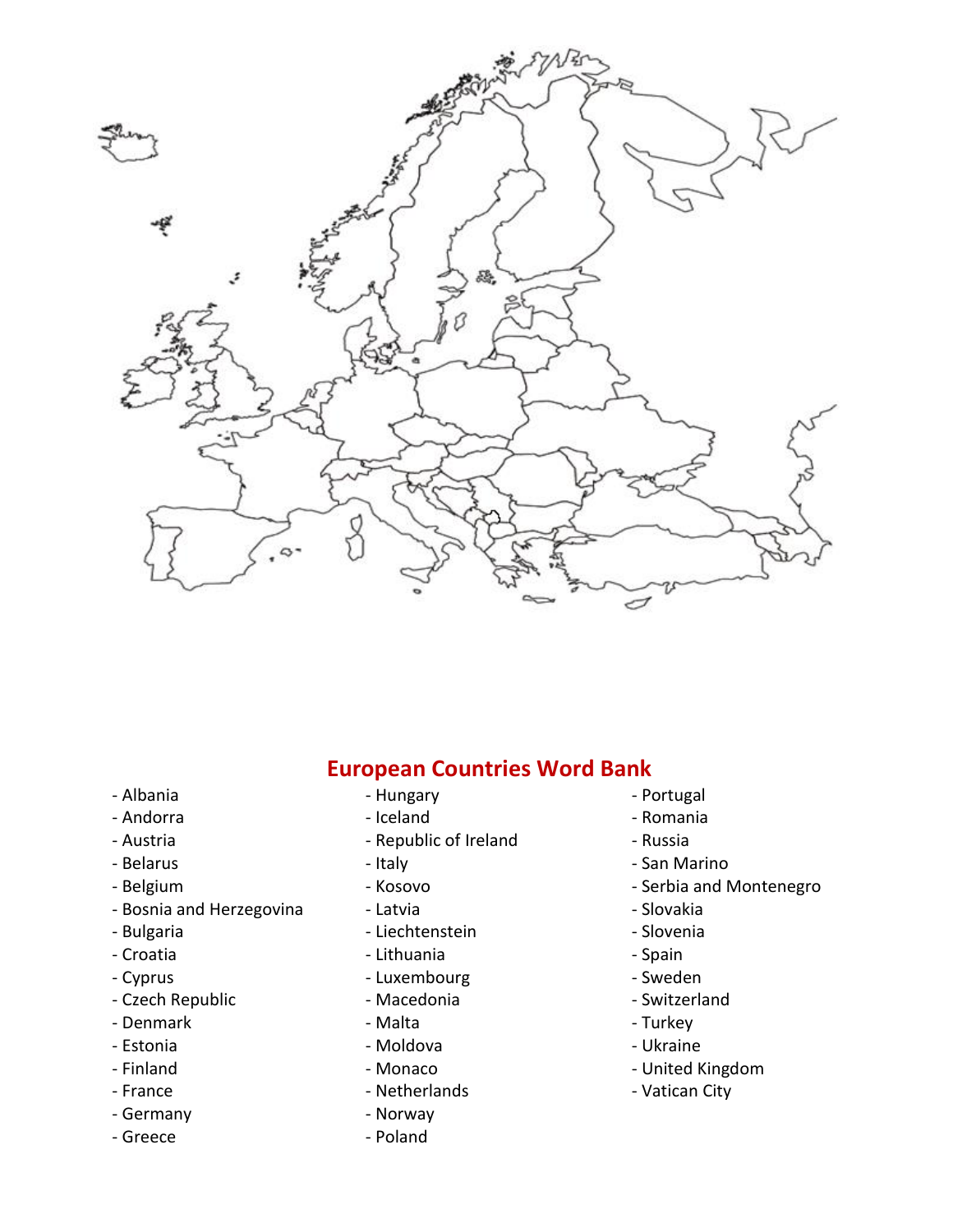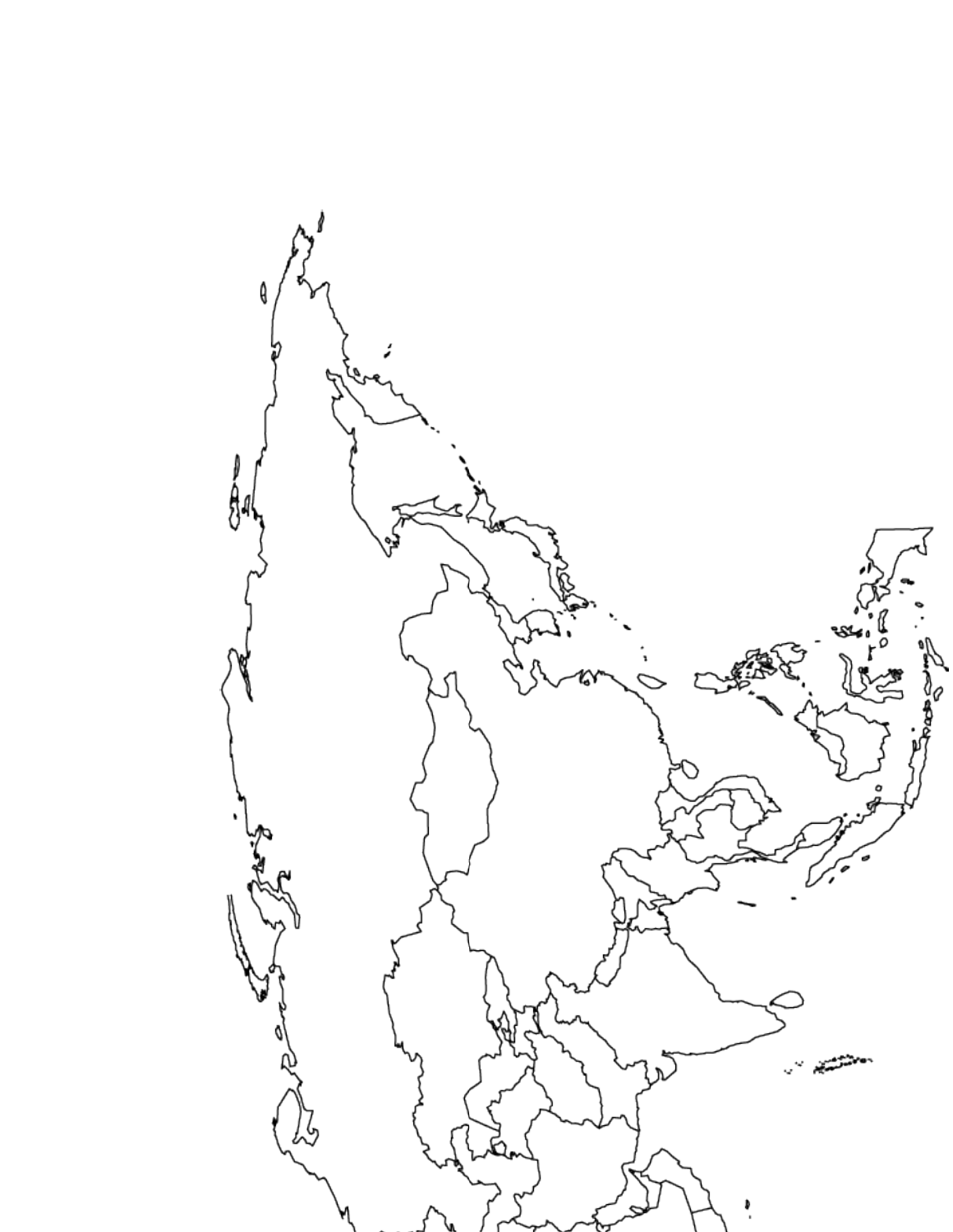## **Asia Country List**

Afghanistan Armenia Azerbaijan Bahrain Bangladesh Bhutan Brunei Cambodia China Cyprus Georgia India Indonesia Iran Iraq Israel Japan

Jordan Kazakhstan Kuwait Kyrgyzstan Laos Lebanon Malaysia Maldives Mongolia Myanmar (Burma) Nepal North Korea Oman Pakistan Palestine Philippines Qatar

Russia Saudi Arabia Singapore South Korea Sri Lanka Syria Taiwan Tajikistan Thailand Timor-Leste **Turkey** Turkmenistan United Arab Emirates Uzbekistan Vietnam Yemen

### **Oceania Country List**

American Samoa (US) Australia Cook Island (New Zealand) Federated States of Micronesia Fiji French Polynesia (Fr) Guam (US) Kiribati Marshall Islands Nauru New Caledonia (Fr) New Zealand Niue (NZ) Norfolk Island (Auz) Northern Mariana Islands (US) Palau Papua New Guinea Pitcairn Islands (UK) Samoa Solomon Islands Tonga Tokelau (NZ) Tuvalu Vanuatu Wallis and Futuna (Fr)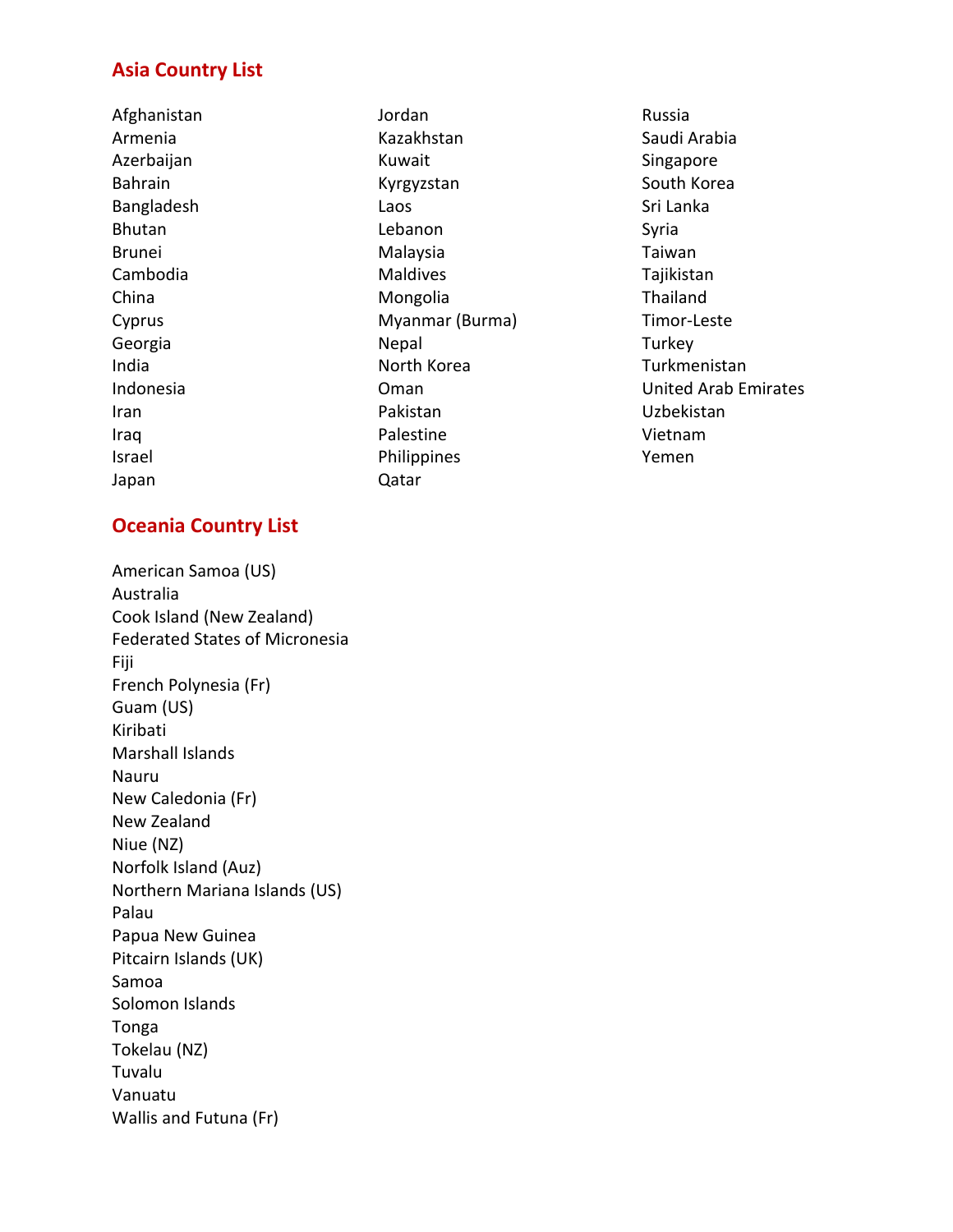